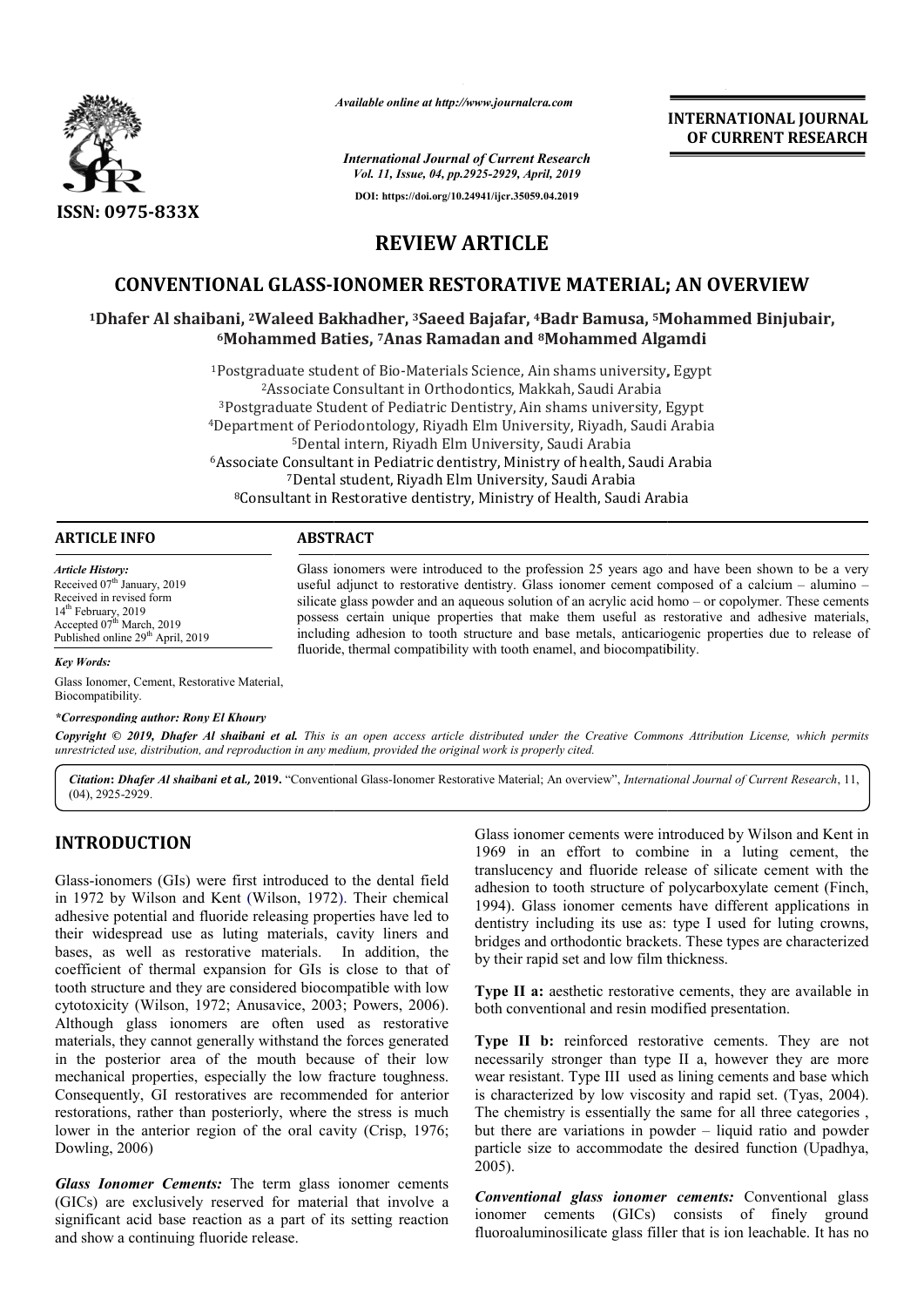susceptibility to dissolution which is a disadvantage in silicates by substituting phosphoric acid with the polymeric carboxylic acids of zinc polycarboxylate materials (Greig, 2012). The liquid is typically a mixture of polyacrylic acid and may contain itaconic and maleic acids. Depending on the product, the liquid component does not necessarily contain all of the acid, since in some products the polyacrylic acid is incorporated into the powder in its dehydrated form leaving the liquid to consist of water or an aqueous solution of tartaric acid. (An atlas of glass-ionomer cement, 2002). The main glasses are based on the systems;  $SiO_2$ -AL<sub>2</sub>O3-CaF<sub>2</sub> or  $SiO_2$ -AL2O3-CaO. These are similar to those used in the former dental silicate cement but the alkalinity of glass ionomer should be greater, to compensate for the reduced acidity of polyacrylic acid compared to phosphoric acid in silicate cement (Kent, 1979). When ratio of Si-Al atoms in the network is between 2:3 to 1:1, these glasses are somewhat alkaline and susceptible to acid attack and are able to leach ions. Later glasses in commercial materials contained more sodium and less fluoride, (Mathis, 1989; Culbertson, 2001) sodium has a deleterious influence on the solubility, hydrolytic stability and mechanical properties of the cement. It is likely to be released from the glass in greater proportions relative to the other cations present in the glass, as it is known to be relatively mobile at low temperatures in silicate glasses and can be easily exchanged for hydrogen ions (De Barra, 1998). Sodium ions compete with calcium and aluminum cations for carboxylate groups in the polyacid chains and therefore inhibit the crosslinking process. There are advantages in the use of either strontium or lanthanum to replace some or all of the calcium, in as much as these elements introduce a degree of radiopacity. Fluoride is present at some level and this is to lower the temperature of glass fusion, to improve the handling properties of the cement mix, to increase the strength and translucency of the set cement and to enhance the fluoride release (Greig, 2012; An atlas of glass-ionomer cement , 2002) Zinc oxide and barium glasses can be added to the powder to increase radiopacity (Greig, 2012). The liquid component of the original glass ionomer cements is an aqueous polyacrylic acid at a concentration of 45% by mass (Tyas, 2004). The polyacid either is part of the liquid as an aqueous solution or is incorporated into the cement powder as a dried powder. In the latter case, the liquid is simply water which the dried polyacid dissolves upon mixing (Saito, 1999). The new liquid formulation is 40-50% solution of 2:1 polyacrylic acid – itaconic, maleic, or tricarboxylic acids. These acids reduce the viscosity of the liquid and inhibit gelation caused by intermolecular hydrogen bonding and increase reactivity of the liquid.<sup>(10.,2)</sup> The reactivity depends on the ingredients of the acid as well as on its molecular weight and concentration . By adding maleic or itaconic acid there is increase in the number of carboxylic groups relative to the total molecular weight and thus the reactivity is increased (Saito, 1999).

A higher polyacrylic acid concentration will lower the pH, increase the rate and extent of reaction, and lower water contents. This factor, in addition to the increased ionic cross links, result in a lower content of unbound water. It is likely that this will also serve to increase Young's modulus, since unbound water will act as plasticizers. At very high concentrations of acids, the reaction may be suppressed by the lack of water for hydrating the complexes formed or by insufficient metal cations being available for a complete neutralization (Crisp, 1979). Additives such as L-(+)-tartaric acid is effective since it prolongs working time and provokes a

snap set. In presence of L-(+)-tartaric acid , metal ions are still extracted from the glass , but on release , they apparently react preferentially with the tartaric acid to form the glass, and thus delays the formation of the polysalt matrix (Crisp, 1979) L-(+)-Tartaric acid not only react rapidly to yield calcium tartrate, but also enhance the rate at which aluminum polyacrylate is formed within the cement (Nicholson, 1988). In addition, it has a beneficial effect on the early strength and hardness (An atlas of glass-ionomer cement, 2002; Crisp, 1979) Anhydrous (water – settable) glass ionomer was made to overcome the problem of high molecular weight of glass ionomer liquids which reduce their shelf life. Polyacid is freeze dried and added to the glass fillers. This powder is mixed with 30% solution of tartaric acid or tartaric acid is freeze dried and added to glass powder which is then mixed with distilled water. These anhydrous glass ionomers have an unlimited shelf life. The acid powder dissolves to reconstitute the liquid acid and this process is followed by the acid base reaction, when the powder is mixed with water. Semihydrous materials are based on using both hydrous and anhydrous forms of polyacid in the same product. This combination provides intermediate liquid viscosities for luting that speeds the initial slow set associated with the anhydrous materials. The shelf life is somewhere between the hydrous and anhydrous forms (Anusavice, 2003; Albers et al., 2002)

**Reaction of conventional glass ionomer cements:**  Conventional glass ionomer cements set through an acid base reaction. This reaction takes place in three phases. The first phase: setting starts initially by neutralization of acid groups on polymeric acids, like polyacrylic acid, with powdered solid groups (calcium fluoroaluminosilicate glasses). These glasses are alkaline because they are proton acceptors, even though they are not soluble in water. The hydrogen ions formed from the ionization of polyacrylic acid, attack the glass particles converting their peripheries into silica based hydrogels with the release of calcium and fluoride ions, in addition to silicic acid from the glass surface (Nicholson, 1998). The attack of acid on the glass particles is not uniform and occurs rapidly when the components are mixed and preferentially at the calcium rich sites. (Wilson, 1989) In the second phase, ions migrate out of the hydrogel and into the aqueous cement phase where they precipitate out as the pH increases. The resulting calcium and aluminum polycarboxylates ionically cross-link the polymer chain to form the basic cement matrix. Because calcium ions are released in greater quantities from glass than do aluminum ions, the calcium polycarboxylate forms first. Calcium ions have a divalent rather than trivalent charge which enables them to migrate faster into the aqueous cement and do not form stable fluoride complexes as do aluminum ions. As a result, they are more readily available to perform the cross linking. The aluminum polycarboxylate is stronger and more stable than calcium polycarboxylate. Therefore, the properties of the cement improve over time as aluminum polycarboxylate forms in greater quantity (Jones, 1998). This calcium polycarboxylate gel is sensitive to moisture and changes after several hours into a stable, water insoluble calcium- aluminum polycarboxylic gel through the additional deposition of aluminum ions and at that time the materials reaches the polysalt gel phase which is the third phase (Zimehl, 2000). As the cement matures over the first twenty four hours and beyond, progressive cross linking occurs with hydrated aluminum ions. This leads to decreased sensitivity to moisture and increase in the percentage of bound water as well as glass transition temperature of the set cement (Brein, 2002). The set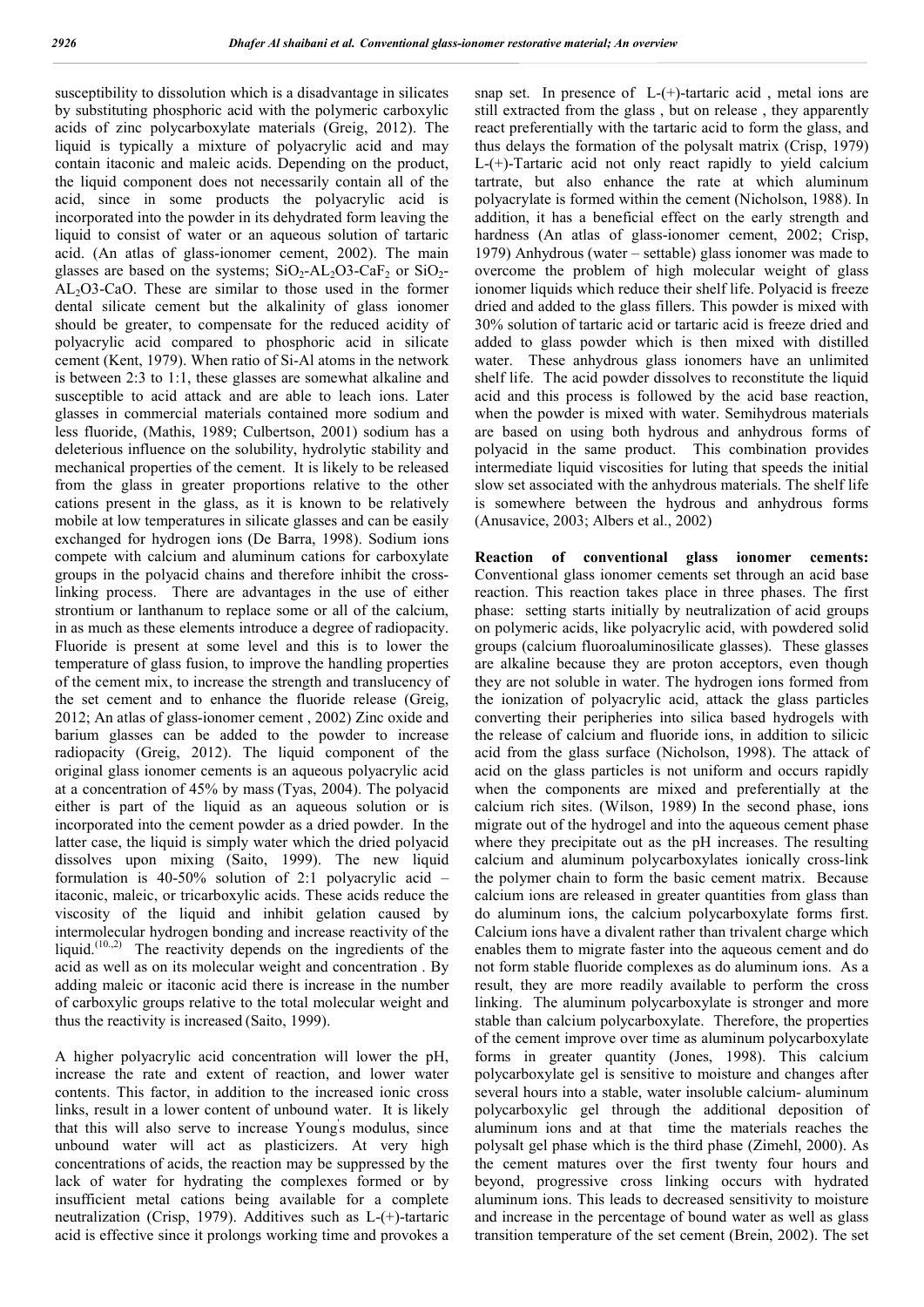cements consists of unreacted particles surrounded by silica gel, held together by an amorphous matrix of hydrated aluminum and calcium polyacrylate salt. (Prosser, 1984). Release of fluoride occurs through this acid base mechanism (Mount, ?). Oxalic acid has accelerating effect on both the working and setting times, due to its pH lowering action. This would enhance the release of ions from the surface of the glass and increase the rate of cross linking of the matrix. This effect would be further enhanced by the addition of a more acidic buffer (Prentice, 2006). Water plays a key role for proper maturation of glass ionomer cement. Both water contamination and dehydration during the initial setting stages can compromise the physical properties of the restoration (Czarnecka, 2002). During the first stages of the setting process, water from the cement liquid is fully incorporated into the cement structure. (Barry, 1979). During cement setting, the cement paste has to be protected from additional water in order to prevent dissolution of metal cations. If water comes in contact with cement surface,  $Al^{+3}$  and  $Ca^{+2}$  will be washed out, leading to loss of translucency and easily disintegration of the cement in the oral fluids. Once the cement has set into a solid state, water can occupy various locations, for example coordination sites around metal cations or hydration regions around the polyanion chain (Wasson, 1993). At this stage, loss of water can lead to cracking and crazing of the cement surface, resulting in a chalky surface appearance (Nicholson, 2009). As the cement ages the proportion of loosely bound water decreases relatively to the proportion of tightly bound water (Crisp, 1979; Naasan , 1998). To prevent the cement from those disadvantages, it is recommended to strictly exclude water during the weak setting stage, which is reported to last for 1 hour until even 2 weeks after placement (Prosser, 1986). Petroleum jelly, cocoa butter and waterproof varnishes, have been recommended as suitable surface coating agents (Hotta, 1991; Rodrigues Garcia, 1995). With time, those coatings are lost by oral masticative wear, but during this time, the cements become more resistant to variations in water balance due to their post hardening (Naasan, 1998). Among the coating strategies , light polymerized bonding agents are able to limit water movement across the setting cement surface (Rodrigues et al., 1995). Recently, a new restorative system application consisting of posterior restorative glass ionomer cement combined with a novel nanofilled coating material is available. This self-adhesive nanofilled resin coating provides a high hydrophilicity combined with an extremely low viscosity that accounts for a perfect seal of glass ionomer cement surface and improves the esthetic properties of the system (Tanaka, 2007).

*Properties of conventional glass ionomer cement:* Conventional GICs have the main advantages of chemical adhesion to the tooth surface through ionic bonding. In addition cavity sealing, pulpal protection, prevention of leakage at themargins as well as the decrease of secondary caries occurrence are amongst the important advantages of GICs (Wilson, 1988). These properties allow cavity forms to be more conservative and to some extent, reinforces the remaining tooth by integrating restorative material with the tooth structure (Cho, 1999). Conventional GICs are tooth coloured and available in different shades. They have containuous fluoride release, which could lead to prevention of further breakdown of tooth structure (Wilson, 1988). The chemical bond of GI to enamel and dentine takes place by the reaction of phosphate ions in the dental tissue with carboxylate groups from polyacrylic acid. (Wilson, 1983). When freshly

mixed conventional glass ionomer cement is placed on enamel or dentine, dissolution of any smear layer occurs but demineralization is minimal since the tooth hydroxyapatite buffers the acid, and polyalkenoic acid is quite weak.<sup> $(38)$ </sup> Phosphate ions (-vely charged) and calcium ions (+vely charged) are displaced from the hydroxyapatite, and are absorbed into the unset cement. This results in an intermediate layer between the pure glass ionomer cement and the pure hydroxyapatite; the so called ion-exchange layer. (GJ M, 2002) Conventional GICs show good biocompatibility because they have; rapid PH neutralization (Cook, 1982) and low setting exotherm (Crisp, 1978) They are known to release Na, Al, Si, P and F under neutral conditions, and to also release Ca under acidic conditions (Czarnecka, 2002; Brookman, 1986). Fluoride release is considered one of the important clinical advantages of glass ionomer cements. Release occurs by two mechanisms, a relatively rapid early dissolution process "wash-out" from the surface layers, in addition to a slower long-term process that relies on diffusion of the fluoride ions through the bulk of the cement. If fluoride release occurs by a wash out mechanism, it results in leaching of other ions from the material like calcium, associated with gradual disintegration of the material.

It was suggested that there were at least three simultaneously occurring processes that ought to be considered; surface erosion, dissolution from cracks and dissolution by solid state diffusion from the bulk (Nicholson, 2014). Fluoride release have an initial "burst" effect to stop caries and induce remineralization, in addition to the long-term release. However, the inherent fluoride is depleted fairly quickly within the first few months. The greatest fluoride release takes place in the first 24-48 hours followed by a low prolonged elution. The rate of release of fluoride (after the initial burst) from glass ionomer is diffusion-controlled, not related to their chemistry and significantly higher at PH 4 by a factor of 3 to 4 times greater than at neutral condition (Tiwari et al., 2013). Bell et al. (1999); (Bell, 1999) reported that maximum fluoride release occurs within the first day following the setting of the material and falls to a plateau after several weeks. It is assumed that glass ionomer cements have a caries-inhibitory effect which is due to their long-term and sustained fluoride release. Also, fluoride from glass ionomer cement is responsible for bacterial inhibition (especially against streptococcus mutans), in conjunction to other components such as zinc, aluminum and strontium.

The coefficient of thermal expansion of conventional glass ionomer cements is close to that of dental hard tissues, which produce good marginal adaptation of glass ionomer restorations (Burgess, 1994). Also, glass ionomer cements are good thermal insulators over a wide range of powder-liquid ratio not as the other polyelectrolyte cements such as polycarboxylate and silicate cements in which the thermal diffusivity increase with increasing powder- liquid ratio (Burgess, 1994). Concerning the limitations of conventional GICs, it can be mentioned that they relatively lack strength and have low resistance to abrasion and wear. Conventional glass ionomer cements are very brittle material and prone to bulk fracture as they.

**Clinical applications of conventional glass ionomer cements** GICs have been used in a variety of clinical applications at an expanding rate since their introduction to dentistry. It is used for restoring carious lesions in low stress areas, as a luting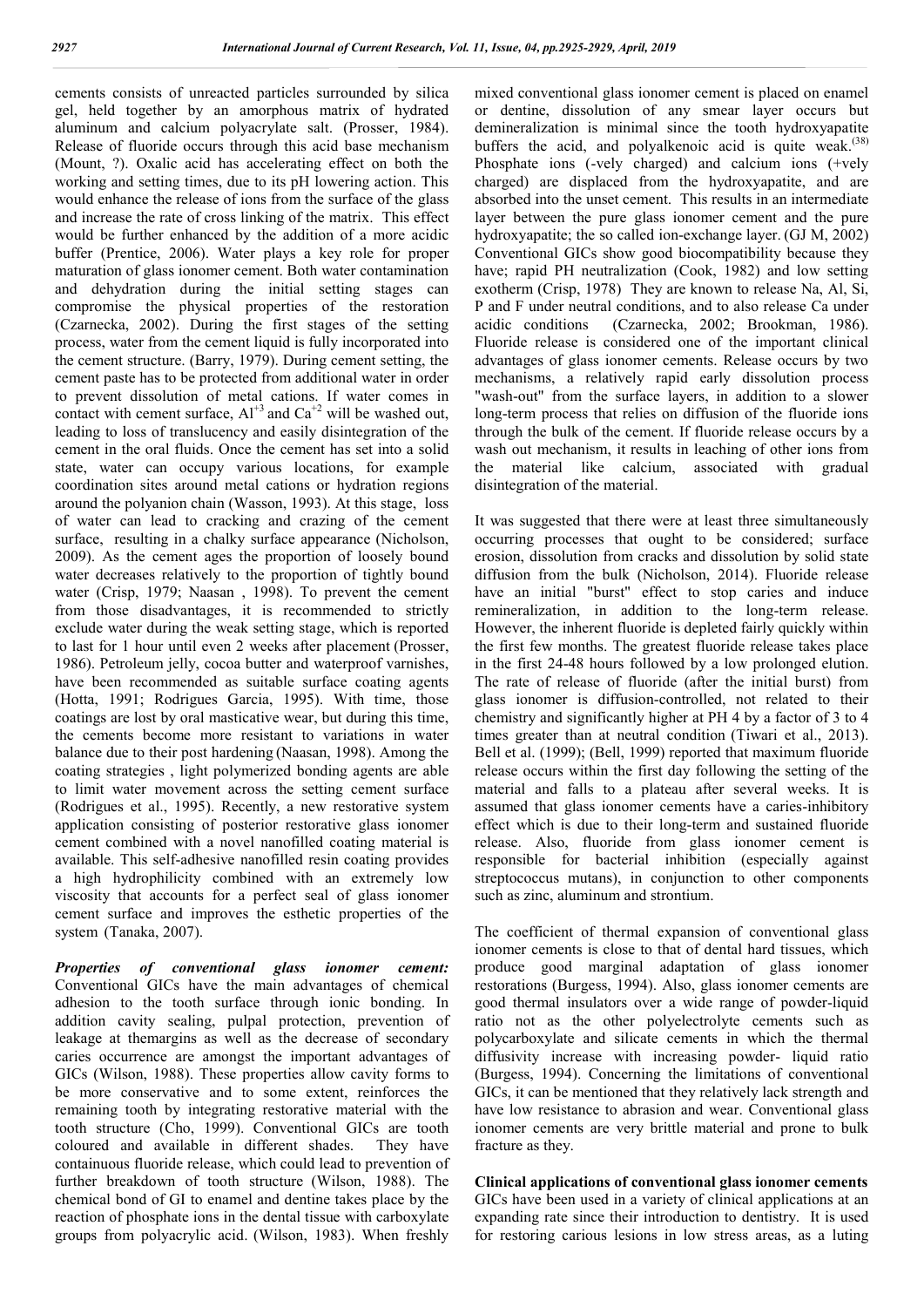cement in crown and bridge work, lining cement under metallic restorations, a base for composite restorations and as a long term sealant over an active carious lesion. <sup>(48)</sup> Recently, glass ionomer cements have also been used as coatings on  $o$ bturation points.<sup>(36)</sup> GICs are the material of choice for root caries restorations because of their excellent ion exchange, adhesion to dentine, caries inhibition and simplified placement protocol as compared with dental resin composite.<sup>(47</sup>)

### **REFERENCES**

- Albers HF. 2002. Tooth colored restoratives principles and techniques.BC Decker Inc Hamilton, Qntario 9th ed.
- Anusavice KJ., Shen C., Rawls HR. 2003. Phillips' Science of Dental Materials. vol. 11th.
- Barry TI., Clinton DJ., Wilson AD. 1979. The Structure of a Glass-Io nomer Cement and its Relationship to the Setting Process. *J Dent Res.,* 58(3):1072–9.
- Bell A., Creanor L., Foye R., Saunders W. 1999. The effect of saliva on flouride release by a glass-ionomer filling material. *Oral Rehabil J.,* 26: 407-12
- Brein WJ. 2002. Dental materials and their selection. canada quintessence publishing co.,3rd ed.
- Brookman PJ., Prosser HJ., Wilson AD. 1986. A sensitive conductimetricmethod for measuring the material initially water leached from dental cements 4. Glass-ionomer cements. *J Dent.,* 14(2):74–9.
- Burgess J., Norling B., Summitt J. 1994. Resin Ionomer Restorative Materials: The New Generation. *J Esth and Rest Dent.,* 6(5):207–15.
- Cho., Cheng. 1999. A reveiw of glass ionomer restorations in the primary dentition. *J Canad Dent Assoc.* 65(9):491–5.
- Cook WD. 1982. Dental poly electrolyte cements.1. Chemistry of the early stages of the setting reaction. *J Biomat Appl.,* 3:232–6.
- Crisp S., Jennings MA., Wllson AD. 1978. A study of temperature changes occurring in setting dental cements. *J Oral Rehabil.,* 5(2):139–44..
- Crisp S., Lewis BG WA. 1979. Characterization of glassionomer cements : the effect of tetratic acid concentration in the liquid component. *J Dent.,* 7:304–12.
- Crisp S., Lewis BG., Wilson AD. 1976. Characterization of glass-ionomer cements: 2. Effect of the powder: liquid ratio on the physical properties. *J Dent.,* 4(6):287–90.
- Culbertson BM. 2001. Glass-ionomer dental restoratives. *Progress in Polymer Sci.,* 26(4):577–09.
- Czarnecka B., Limanowska-Shaw H., Nicholson JW. 2002. Buffering and ion-release by a glass-ionomer cement under near-neutral and acidic conditions. Biomater., 23(13):2783–8.
- De Barra E., Hill RG. 1998. Influence of alkali metal ions on the fracture properties of glass polyalkenoate (ionomer) cements. Biomater., 19(6):495–02.
- Dowling AH., Stamboulis A., Fleming GJP. 2006. The influence of montmorillonite clay reinforcement on the performance of a glass ionomer restorative. *J Dent.,* 34(10):802–10.
- Earl MSA., Mount GJ., Humet WR. 1989. The effect of varnishes and other surface treatments on water movement across the glass ionomer cement surface. II. *Australian Dent J.,* 34(4):326–9.
- Finch CA. 1993. Acid–base cements: Their biomedical and industrial applications. By A. D. Wilson and J. W. Nicholson. Cambridge University Press, Cambridge. ISBN

0-521-37222-4. Polymer International 1994;35(2):215– 215.

- GJ M. An atlas of glass-ionomer cement:A clinician,s Guide, 3rd ed. London 2002.
- Greig V. 2012. Craig's restorative dental materials, 13th edition. BDJ., 213(2):70,84,182,184–6,339.
- Hotta M., Hirukawa H., Yamamoto K. 1991. Effect of coating materials on restorative glass-ionomer cement surface. *Oper Dent.,* 17(2):57–61.
- Jones DW. 1998. Dental cements: a further update. Journal (Canadian Dental Association) 64(11):788–9.
- Kent BE., Lewis BG., Wilson AD. 1979. Glass Ionomer Cement Formulations: I. The Preparation of Novel Fluoroaluminosilicate Glasses High in Fluorine. *J Dent Res.,* 58(6):1607–19.
- Mathis RS., Ferracane JL. 1989. Properties of a glassionomer/resin-composite hybrid material. *Dent Mater.,*  $5(5):355-8.$
- Mount GJ. 1986. Longevity of glass ionomers. J Prosthet Dent 1986;55:682–5.
- Mount GJ. Clinical placement of modern glass-ionomer cements. J Dent n.d.;24(2):99–107,.9p.
- Naasan MA., Watson TF. 1998. Conventional glass ionomers as posterior restorations. A status report for the American J Dent. *Amer J of Dent.,* 11(1):36–45.
- Nicholson J. 2014. Fluoride-releasing dental restorative materials: an update. *Balk Dent Med J.,* 18:60-9
- Nicholson JW WA. 2000. The effect of storage in aqueous solution on GIC and zinc polycarboxylate dental cements. *J Mater Sci Med.,* 11:357–60.
- Nicholson JW. 1998. Chemistry of glass-ionomer cements: a review. *Biomater.,* 19(6):485–94.
- Nicholson JW., Brookman PJ., Lacy OM., Wilson AD. 1988. Fourier Transform Infrared Spectroscopic Study of the Role of Tartaric Acid in Glass-ionomer Dental Cements. *J Dent Res.,* 67(12):451–54.
- Powers JM., Sakaguchi RL. 2006. Craig's restorative dental materials. 12th ed. St. Louis, MO: Mosby Elsevier.
- Prentice LH., Tyas M. 2006. The effect of oxalic acid incorporation on the setting time and strength of a glassionomer cement. vol. 2.
- Prosser HJ., Powis DR., Brant P., Wilson AD. 1984. Characterization of glass-ionomer cements 7. The physical properties of current materials. *J Dent.,* 12(3):231–40.
- Prosser HJ., Powis DR., Wilson AD. 1986. Glass-ionomer Cements of Improved Flexural Strength. *J Dent Res.,* 65(2):146–8.
- Rodrigues Garcia RC, De Goes MF DBCA. 1995. Influence of the protecting agents on the solubility of glass ionomers*. J Dent Mater.,* 8:294–6.
- Saito S., Tosaki S H K. 1999. Advances in glass-ionomer cements, Davidson C.L., Mjor I.A., Eds., Quintessence publishing Co : Berlin, Germany. Faculdade De Odontologia De Bauru - USP.
- Tanaka K KK. 2007. Change in tranclucency of posterior restorative glass ionomer cements. *J Dent Research.,* 86:2025.
- Tiwari S. and Nandlal B. 2013. Effect of nano-filled surface coating agent on fluoride release from conventional glass ionomer cement: an in vitro trail. *Ind soci of pedo and prev Dent J.,* 31(2):91-5
- Tyas MJ., Burrow MF. 2004. Adhesive restorative materials: a review. *Australian Dent J.,* 49(3):112–21; quiz 154.
- Upadhya NP. 2005. Glass Ionomer Cement The Different Generations. *Trends Biomater Artif Organs.,* 18(2).